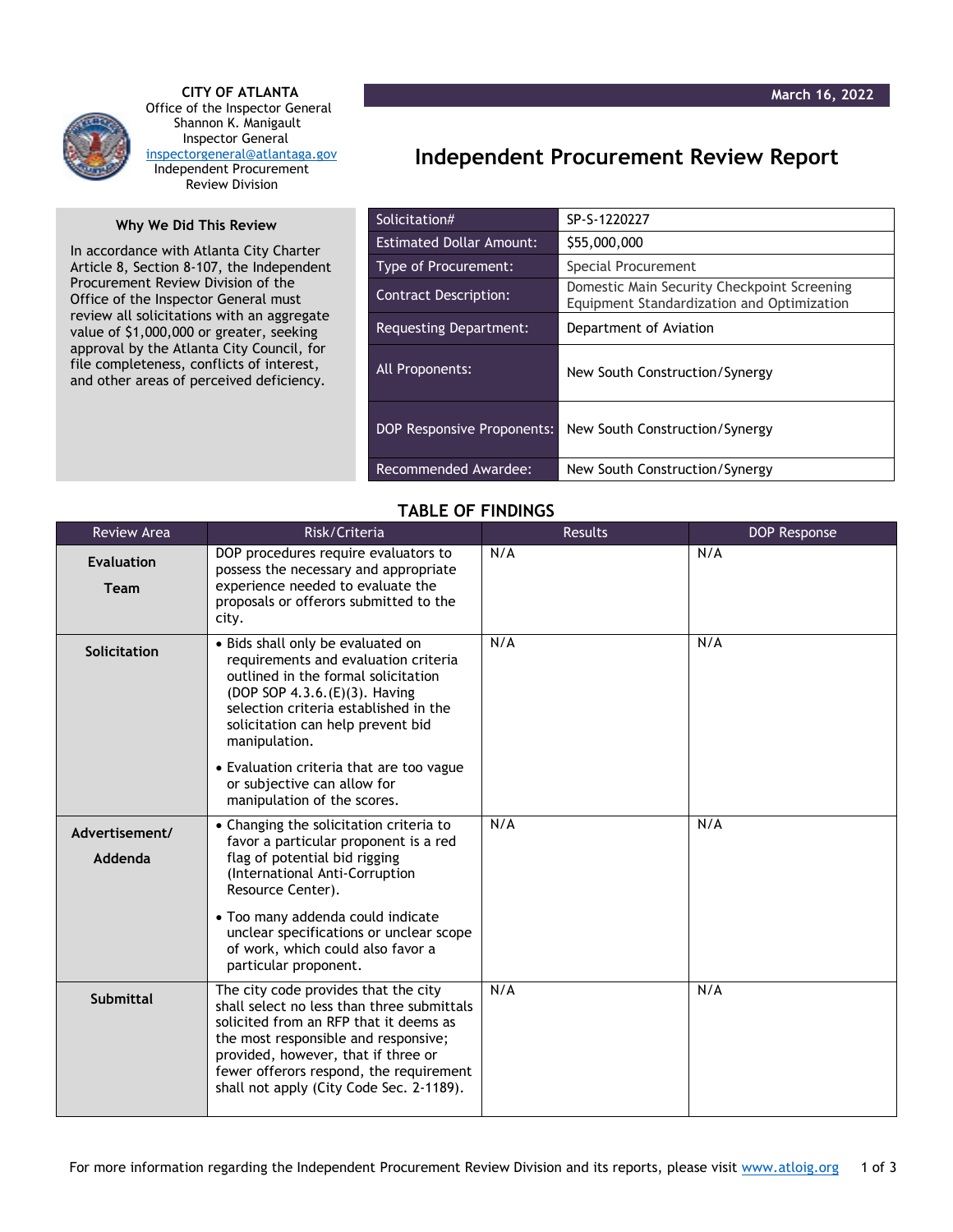| Review Area                    | Risk/Criteria                                                                                                                                                                                                                                                                                                                                                                                                                                                                                                                                           | Results                                                                                                          | DOP Response                                                                                                                                      |
|--------------------------------|---------------------------------------------------------------------------------------------------------------------------------------------------------------------------------------------------------------------------------------------------------------------------------------------------------------------------------------------------------------------------------------------------------------------------------------------------------------------------------------------------------------------------------------------------------|------------------------------------------------------------------------------------------------------------------|---------------------------------------------------------------------------------------------------------------------------------------------------|
| Responsive<br><b>Review</b>    | • DOP procedures require findings to be<br>recorded on a responsive checklist<br>which identifies specific submittal<br>requirements for the project and<br>identifies a bidder's compliance with<br>those required documents.<br>• Unclear or inconsistent responsiveness                                                                                                                                                                                                                                                                              | N/A                                                                                                              | N/A                                                                                                                                               |
|                                | determinations could be a red flag of<br>bid manipulation.                                                                                                                                                                                                                                                                                                                                                                                                                                                                                              |                                                                                                                  |                                                                                                                                                   |
| Conflict of<br><b>Interest</b> | The city's standards of conduct prohibit<br>employees from having financial<br>conflicts of interests. Contracts must be<br>awarded and administered free from<br>improper influence or the appearance of<br>impropriety.                                                                                                                                                                                                                                                                                                                               | No findings identified                                                                                           | No response needed                                                                                                                                |
| <b>Evaluation</b>              | • DOP procedures require procurement<br>staff to compile the evaluation scores,<br>including those from risk management<br>and contract compliance.<br>• Public procurement practice states<br>that any arithmetical errors should be<br>corrected, and scores should be<br>recorded in grids/matrices (NIGP).<br>• According to the International Anti-<br>Corruption Resource Center, bids that<br>are too close together (less than 1%)<br>or too far apart (more than 20%) could<br>be indicators of collusive bidding. Not<br>applicable for RFPs. | N/A                                                                                                              | N/A                                                                                                                                               |
| <b>Cancellation</b>            | • The Government Accountability Office<br>states that the use of standard<br>language such as "in the best interest<br>of the city" without a specific<br>justification for cancellation could be<br>a fraud indicator.<br>• Transparency International states that<br>effective record-keeping of decisions<br>and reasons for cancellation promotes<br>accountability and transparency.                                                                                                                                                               | N/A                                                                                                              | N/A                                                                                                                                               |
| Award                          | • A contract file should include all<br>project items, to confirm that each<br>phase of the procurement was<br>facilitated appropriately and audit-<br>ready (DOP SOP Sec. 3.18)<br>• Special Procurements require the<br>following documentation, according<br>to City Code Section 2-1214, DOP<br>SOP Sec 4.8:<br>Procurement request form from<br>$\circ$<br>user agency<br>Department memo to CPO<br>$\circ$<br>detailing the unusual and/or<br>unique situation<br>CPO's written<br>$\circ$<br>determination/approval<br>for special procurement   | Notary signed IIREA forms one<br>month before the authorized<br>representative for each joint<br>venture partner | The user agency has been<br>notified of the error and is<br>requesting updated<br>documentation to be received<br>prior to contract<br>execution. |